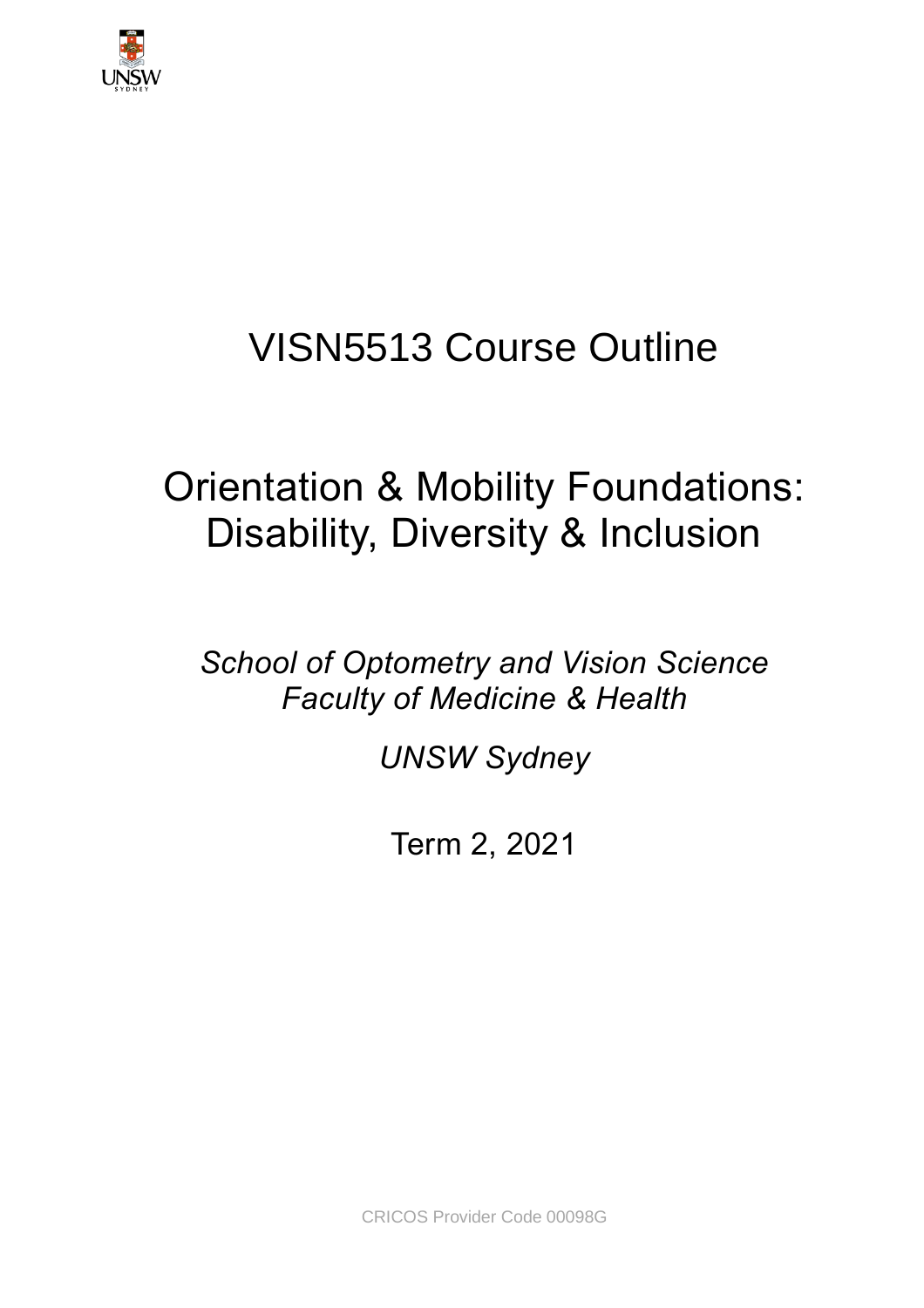| <b>Position</b>                           | <b>Name</b>            | <b>Email</b>            | <b>Contact Details</b>                                                                                                                                           |
|-------------------------------------------|------------------------|-------------------------|------------------------------------------------------------------------------------------------------------------------------------------------------------------|
| Course<br>Convenor                        | Dr Sharon<br>Oberstein | s.oberstein@unsw.edu.au | s.oberstein@unsw.edu.au<br><b>UNSW Optometry Clinic, School</b><br>of Optometry and Vision Science,<br>Ground Floor, North Wing,<br><b>Rupert Myers Building</b> |
| Lecturer<br>and Tutor                     | Dr Bronwen<br>Scott    |                         | <b>TBA</b>                                                                                                                                                       |
| Lecturer<br>and Tutor                     | Dr Lil Deverell        |                         | <b>TBA</b>                                                                                                                                                       |
| Invited<br><b>lecturers</b><br>and tutors | See Moodle             |                         | <b>TBA</b>                                                                                                                                                       |

# **2. Course information**

Units of credit: **6**

Pre-requisite(s): No pre-requisites

Teaching times and locations: **Fully Online** (please refer to course Moodle site for up-todate information). There will be a 1-hour online tutorial per week. See Moodle

## .**2.1 Course summary**

This course provides students with foundational knowledge for the practice of Orientation and Mobility(O&M) in Australian and international contexts. This course will be delivered online and includes a review of key disability philosophies, practice guidelines and inclusive practices for diverse clients of vision re/habilitation services.

## **2.2 Course aims**

This course aims to develop knowledge in the history, philosophies, legislation and principles that are the foundation for practicing as an Orientation and Mobility Specialist in Australia.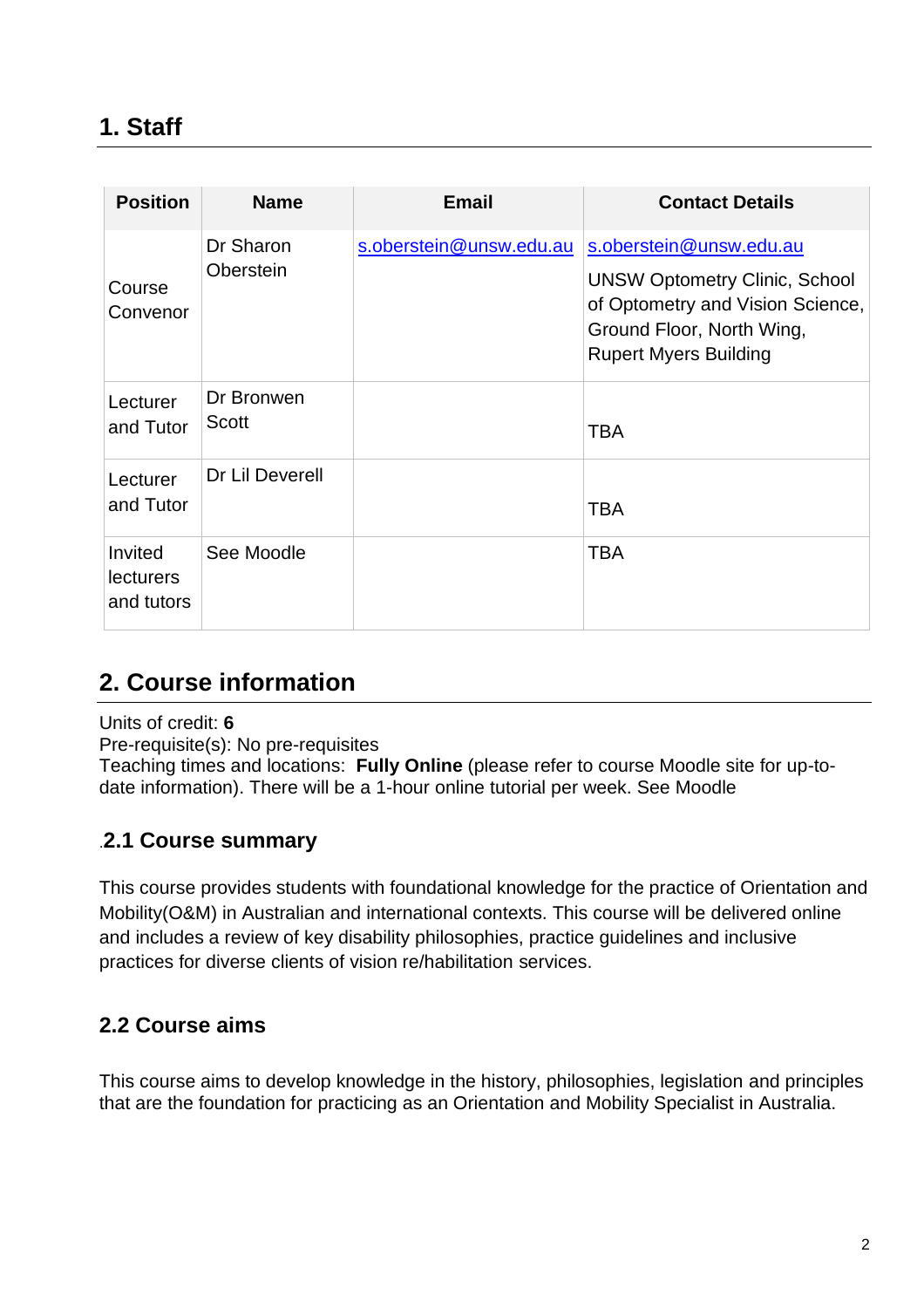## **2.3 Course learning outcomes (CLO)**

At the successful completion of this course you (the student) should be able to:

1. Explain the history of the Orientation and Mobility profession and current disability philosophies and paradigms

2. Identify and interpret legislation and guidelines that impact Orientation and Mobility practice in Australia

3. Examine and critically evaluate the scope and service models of Orientation and Mobility practice

4. Justify and apply appropriate visual and non-visual methods of accessing information for people who are blind or vision impaired

5. Appraise and value the diversity of people who are blind or have low vision by identifying inclusive practices

### **2.4 Relationship between course and program learning outcomes and assessments**

| <b>Course</b><br>Learning<br><b>Outcome</b><br>(CLO) | <b>LO Statement</b>                                                                                                       | Program<br>Learning<br><b>Outcome (PLO)</b>                                                      | <b>Related</b><br>Tasks &<br><b>Assessment</b> |
|------------------------------------------------------|---------------------------------------------------------------------------------------------------------------------------|--------------------------------------------------------------------------------------------------|------------------------------------------------|
| CLO <sub>1</sub>                                     | Explain the history of the Orientation<br>and Mobility profession and current<br>disability philosophies and<br>paradigms | PLO <sub>1</sub><br>PLO <sub>3</sub><br>PLO <sub>4</sub><br>PLO <sub>5</sub><br>PLO <sub>6</sub> | Essay, mid-<br>term quiz and<br>final exam     |
| CLO <sub>2</sub>                                     | Identify and interpret legislations and                                                                                   | PLO <sub>4</sub>                                                                                 | Essay, mid-                                    |
|                                                      | guidelines that impact Orientation                                                                                        | PLO <sub>5</sub>                                                                                 | term quiz and                                  |
|                                                      | and Mobility practice in Australia                                                                                        | PLO <sub>6</sub>                                                                                 | final exam                                     |
| CLO <sub>3</sub>                                     | Examine and critically evaluate the                                                                                       | PLO <sub>1</sub>                                                                                 | Essay, mid-                                    |
|                                                      | scope and service models of                                                                                               | PLO <sub>4</sub>                                                                                 | term quiz and                                  |
|                                                      | Orientation and Mobility practice                                                                                         | PLO <sub>6</sub>                                                                                 | final exam                                     |
| CLO <sub>4</sub>                                     | Justify and apply appropriate visual                                                                                      | PLO <sub>2</sub>                                                                                 | Eportfolio,                                    |
|                                                      | and non-visual methods of accessing                                                                                       | PLO <sub>3</sub>                                                                                 | mid-term quiz,                                 |
|                                                      | information for people who are blind                                                                                      | PLO <sub>4</sub>                                                                                 | essay and                                      |
|                                                      | or vision impaired                                                                                                        | PLO <sub>6</sub>                                                                                 | final exam                                     |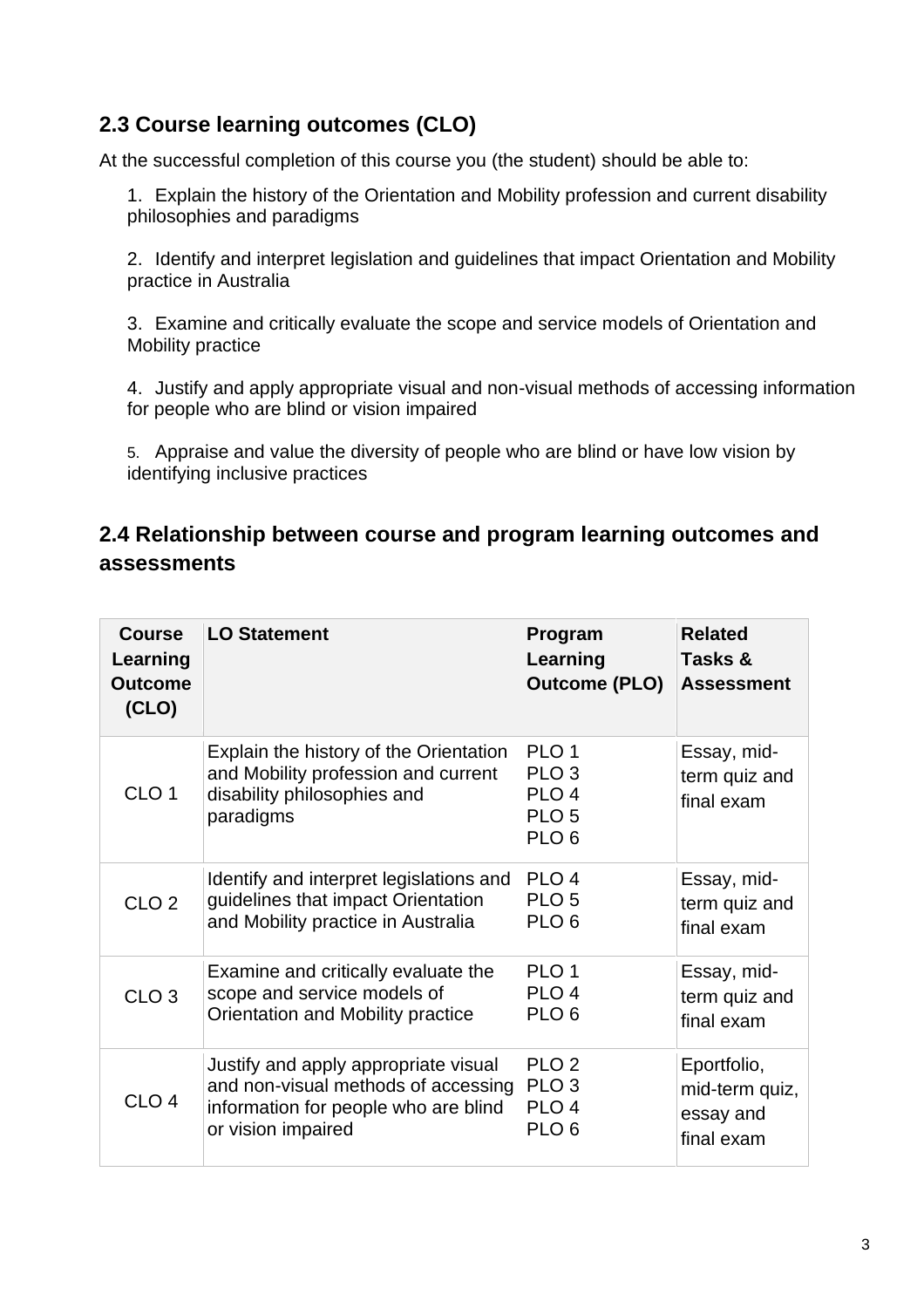| CLO <sub>5</sub> | Appraise and value the diversity of<br>people who are blind or have low<br>vision by identifying inclusive<br>practices | PLO <sub>3</sub><br>PLO <sub>4</sub><br>PLO <sub>5</sub><br>PLO <sub>6</sub> | Eportfolio,<br><b>Essay and</b><br>final exam |
|------------------|-------------------------------------------------------------------------------------------------------------------------|------------------------------------------------------------------------------|-----------------------------------------------|
|------------------|-------------------------------------------------------------------------------------------------------------------------|------------------------------------------------------------------------------|-----------------------------------------------|

## **3. Strategies and approaches to learning**

### **Learning and teaching activities**

This course will be delivered across 1 term of study and will be online. It will comprise of a series of pre-recorded lectures that will be delivered on a weekly basis through the 10-week teaching term. Lectures will be supported by online tutorials and practicals to promote greater understanding and application of content.

- Tutorials and practicals will engage students: These online tutorials are compulsory, and students should be prepared to make the most of this time with industry experts. The tutorials are designed to both consolidate knowledge, think about how to apply this knowledge, and foster the development of graduate attributes such as communication skills, teamwork and collaborative skills, ethics, and professional understanding.
- Readings are an important requirement of the course. A number of these readings align with lecture materials and will support completing assessment tasks.
- This course will launch the development of an ePortfolio. This ePortfolio will be added to throughout the program for those students enrolled in the Graduate Diploma in Orientation and Mobility. The ePortfolio task is designed to provide opportunity to document professional development. It will also document practical competencies such as accessible documentation skills.
- Assessments provide the opportunity for engagement with quality O&M research and demonstrate knowledge and writing skills.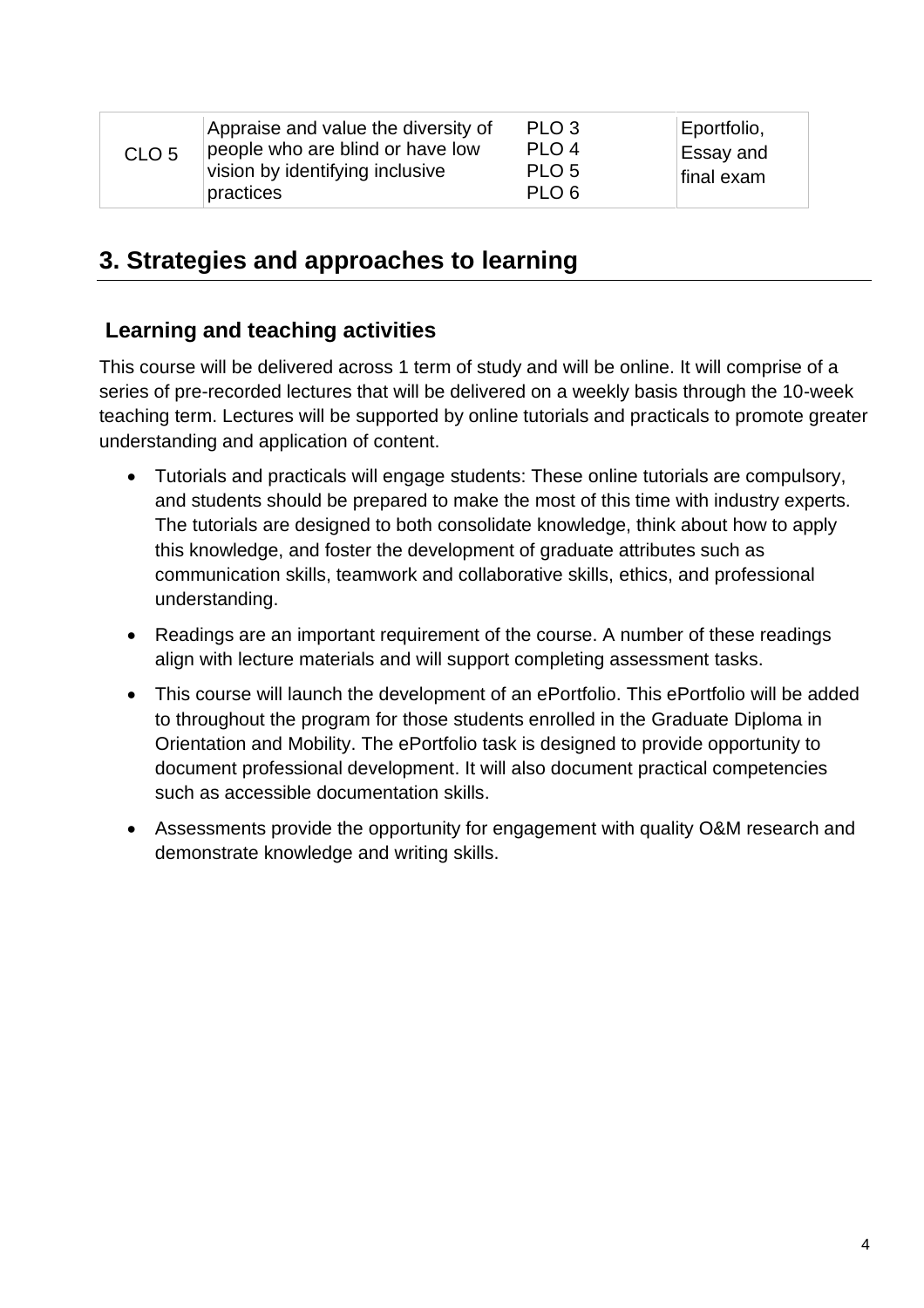

# **4. Course schedule and structure**

| Week              | Lecture 1                                                                                                                       | Lecture 2                                                                                                            | Lecture 3                                                                                             | <b>Tutorial (Blackboard</b><br><b>Collaborate) Time AEST</b> |
|-------------------|---------------------------------------------------------------------------------------------------------------------------------|----------------------------------------------------------------------------------------------------------------------|-------------------------------------------------------------------------------------------------------|--------------------------------------------------------------|
| Week 0            |                                                                                                                                 |                                                                                                                      |                                                                                                       | Welcome Tutorial (11am Thursday<br>27/5/2021)                |
| Week 1            | <b>Introduction to O&amp;M</b>                                                                                                  | <b>Segregation and</b><br>institutionalism to enablement:<br>Societal changes for people living<br>with a disability | <b>Segregation and</b><br>institutionalism to enablement:<br>Models of disability and<br>philosophies | Tutorial (1 hour)<br>Thursday 12-1pm                         |
| Week <sub>2</sub> | <b>Segregation and</b><br>institutionalism to enablement:<br>Australian and international O&M<br>history                        | Disability and the law: Key<br>historic changes                                                                      | Disability and the law: Access to<br>information rights                                               | Tutorial (1 hour)<br>Wednesday 11 am                         |
| Week <sub>3</sub> | Principles, standards and<br>guidelines: Universal design and<br>inclusive design                                               | Principles, standards and<br>guidelines: Standards for vision<br>re/habilitation                                     | Principles, standards and<br>guidelines: Accessing printed<br>information (A and B)                   | Module on Accessibility                                      |
| Week 4            | Principles, standards and<br>guidelines: OMAA Standards<br>and Code of Ethics                                                   | Principles, standards and<br>guidelines: Duty of care - Dignity<br>of Risk                                           | <b>O&amp;M Research</b>                                                                               | Tutorial (1 hour)<br>Wednesday 11 am                         |
| Week 5            | <b>Contemporary factors</b><br>influencing in the wider<br>disability industry &<br>potential/impacts on O&M<br><b>Services</b> | Supports for people with low<br>vision or who are blind: Models<br>of service and person centred<br>practice         |                                                                                                       | Tutorial (1 hour)<br>Wednesday 11 am                         |
| Week 6            | No lectures, Revision week                                                                                                      |                                                                                                                      |                                                                                                       | Mid-term Quiz during tutorial time<br>Wednesday 11 am        |
| Week 7            | Supports for people with low<br>vision or who are blind: Current<br>options                                                     | Supports for people with low<br>vision or who are blind:<br>Advocacy & capacity building                             | Inclusive practices: Access to<br>employment                                                          | Tutorial (1 hour)<br>Wednesday 11 am                         |
| Week 8            | Inclusive practices: Specific for<br>people who blind/ have low vision                                                          | <b>Inclusive practices: Socio-</b><br>culturally sensitive practices                                                 | Inclusive practices: Access to<br>the built environment                                               | Tutorial (1 hour)<br>Wednesday 11 am                         |
| Week 9            | Society and personal<br>values: Impact of society and<br>personal values                                                        | Society and personal values:<br>Personal choices                                                                     | Society and personal values:<br>Accessing information through<br>smart phones                         | Tutorial (1 hour)<br>Wednesday 11 am                         |
| Week 10           | Revision and consolidation                                                                                                      |                                                                                                                      |                                                                                                       | Integration Tutorial (2hours)<br>Wednesday TBC               |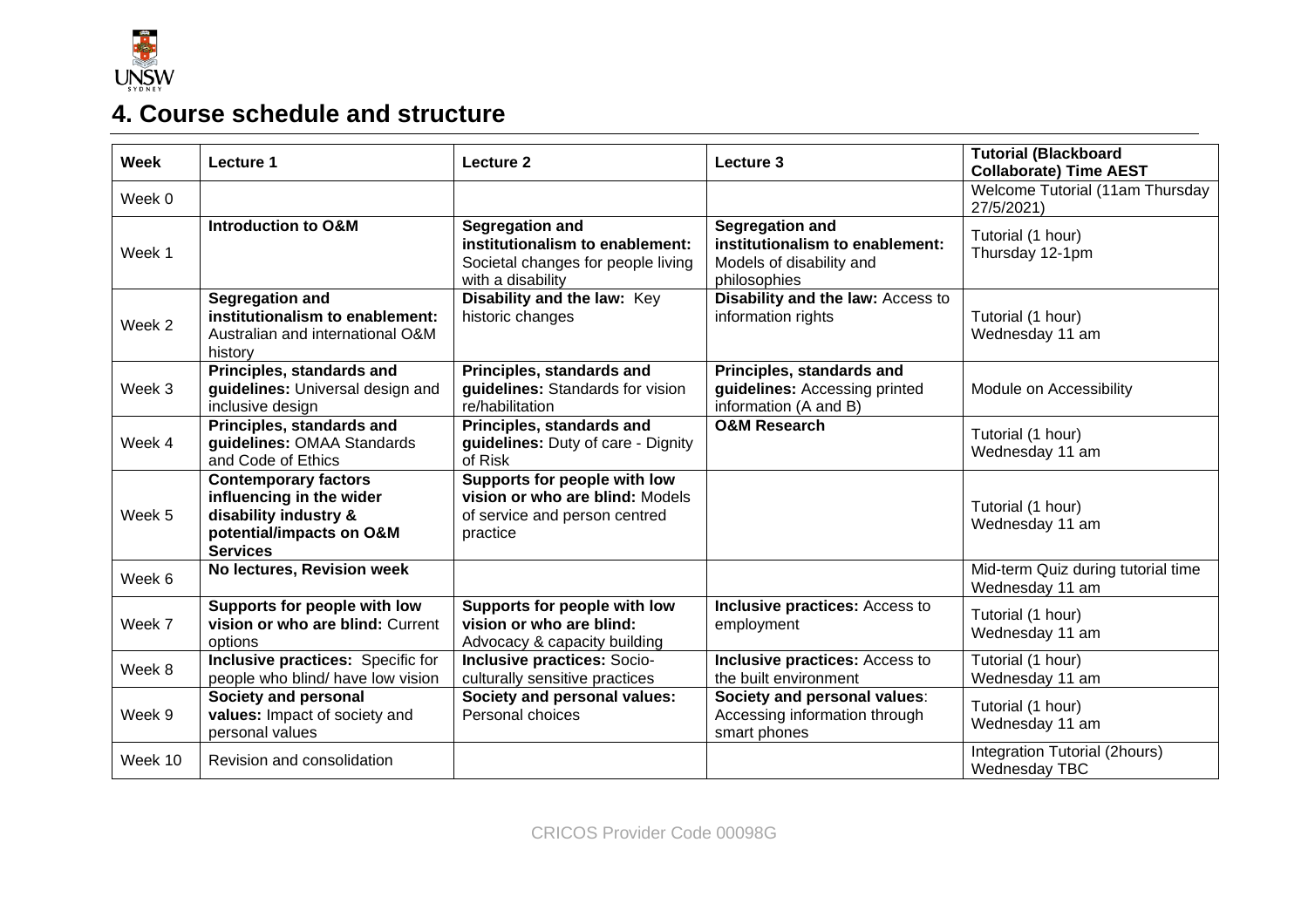

#### **5.1 Assessment tasks and criteria**

There are four assessment tasks in this course designed to enable you to demonstrate that you have achieved the course learning outcomes. Completion and submission of all assessment tasks by the due date are necessary to receive a final mark in the course. Late submissions without approved Special Considerations will be subject to a 10% penalty of the assessment task weighting per day. See:<https://www.optometry.unsw.edu.au/study/undergraduate-degrees/important-information-and-policies>

| <b>Task</b>                                          | <b>Description</b>                                                                                                                                                                                                                                                                                                                                           | Weight | <b>Due Date</b>                                                             | <b>Feedback</b>                                                                |
|------------------------------------------------------|--------------------------------------------------------------------------------------------------------------------------------------------------------------------------------------------------------------------------------------------------------------------------------------------------------------------------------------------------------------|--------|-----------------------------------------------------------------------------|--------------------------------------------------------------------------------|
| Assessment 1:<br>ePortfolio: Set up                  | The ePortfolio is a learning journal that evidences<br>professional development during the program. The<br>ePortfolio will need to meet all accessible<br>requirements. Students will establish an ePortfolio<br>and submit evidence of the ePortfolio.<br>See Moodle for further information on what to<br>include in the ePortfolio and the marking rubric | 10%    | Week 4<br>5 pm (AEST)<br>Friday 25 June 2021                                | Written feedback will<br>be provided 2 weeks<br>after submission               |
| Assessment 2:<br>Mid-Term Quiz                       | Students will have a mid-term quiz on content<br>delivered online to this point.                                                                                                                                                                                                                                                                             | 20%    | Week 6 (during<br>Tutorial time)<br>11am (AEST)<br>Wednesday 7 July<br>2021 | Feedback and<br>grades will be<br>provided 2 weeks<br>after submission         |
| Assessment 3:<br>Research assignment -<br>2000 words | Students will provide an evidenced based, critical<br>analysis essay.<br>See Moodle for further information and marking<br>rubric                                                                                                                                                                                                                            | 40%    | Week 10<br>5 pm (AEST) Friday<br>6 August 2021                              | Written feedback and<br>grades will be<br>provided 2 weeks<br>after submission |
| Assessment 4:<br>Final Exam                          | <b>TBA</b>                                                                                                                                                                                                                                                                                                                                                   | 30%    | <b>Exam Period</b><br><b>TBA</b>                                            | Grades will be<br>provided following<br>the exam period                        |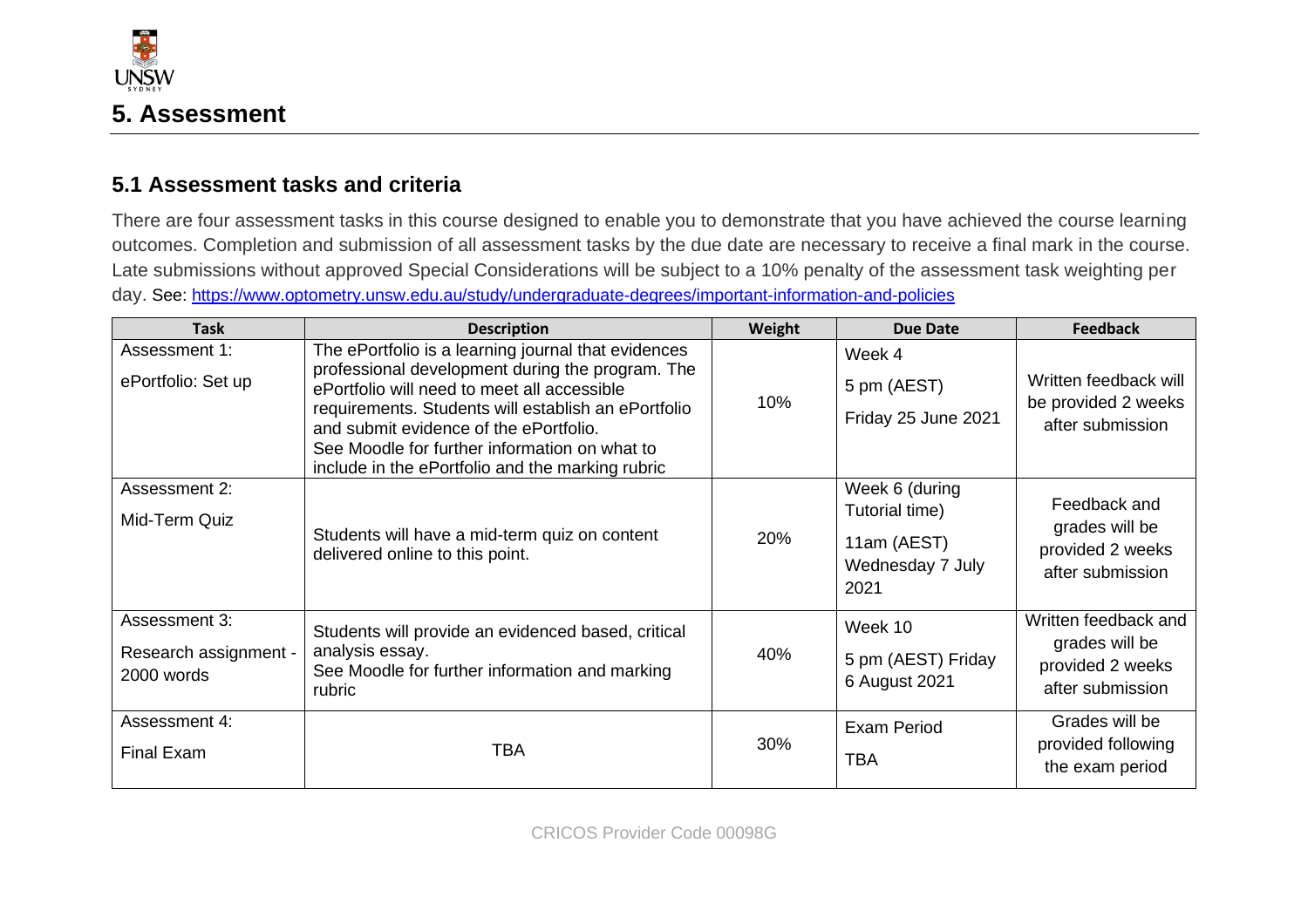#### **Further information**

UNSW grading system: [student.unsw.edu.au/grades](https://student.unsw.edu.au/grades)

UNSW assessment policy: [Assessment Policy](https://www.gs.unsw.edu.au/policy/documents/assessmentpolicy.pdf)

UNSW assessment information: [student.unsw.edu.au/assessment](https://student.unsw.edu.au/assessment)

#### **5.3 Submission of assessment tasks**

|                                               | Assignments should be submitted via Moodle (electronic submission).                                                                                                                                                                                                                                                                                                                                                                                                                                                                                                                                                                                                                                                                                                                                                                                                                                                                                         |  |  |  |
|-----------------------------------------------|-------------------------------------------------------------------------------------------------------------------------------------------------------------------------------------------------------------------------------------------------------------------------------------------------------------------------------------------------------------------------------------------------------------------------------------------------------------------------------------------------------------------------------------------------------------------------------------------------------------------------------------------------------------------------------------------------------------------------------------------------------------------------------------------------------------------------------------------------------------------------------------------------------------------------------------------------------------|--|--|--|
| <b>Assignment</b>                             | This includes the ePortfolio which can be scanned/photographed and submitted via Moodle.                                                                                                                                                                                                                                                                                                                                                                                                                                                                                                                                                                                                                                                                                                                                                                                                                                                                    |  |  |  |
| <b>Submissions</b>                            | https://www.optometry.unsw.edu.au/study/undergraduate-degrees/important-information-and-policies                                                                                                                                                                                                                                                                                                                                                                                                                                                                                                                                                                                                                                                                                                                                                                                                                                                            |  |  |  |
|                                               | SCHOOL OF OPTOMETRY AND VISION SCIENCE, UNSW                                                                                                                                                                                                                                                                                                                                                                                                                                                                                                                                                                                                                                                                                                                                                                                                                                                                                                                |  |  |  |
| <b>Assessment Procedures</b>                  | SUPPLEMENTARY EXAMINATION INFORMATION, 2021                                                                                                                                                                                                                                                                                                                                                                                                                                                                                                                                                                                                                                                                                                                                                                                                                                                                                                                 |  |  |  |
| <b>UNSW Assessment</b><br>Policy <sup>1</sup> | <b>SPECIAL CONSIDERATION</b><br>On some occasions, sickness, misadventure or other circumstances beyond your control may prevent you from completing a course<br>requirement, such as attending a formal end of semester examination. In these cases you may apply for Special Consideration. UNSW<br>operates under a Fit to Sit/ Submit rule for all assessments. If a student wishes to submit an application for special consideration for<br>an exam or assessment, the application must be submitted prior to the start of the exam or before an assessment is submitted. If a<br>student sits the exam/ submits an assignment, they are declaring themselves well enough to do so. The application must be made via<br>Online Services in myUNSW. Log into myUNSW and go to My Student Profile tab > My Student Services > Online Services > Special<br>Consideration and attach student's supporting documentation (such as a medical certificate). |  |  |  |
|                                               | <b>CHRONIC ISSUES AND PRE-EXISTING CONDITIONS</b>                                                                                                                                                                                                                                                                                                                                                                                                                                                                                                                                                                                                                                                                                                                                                                                                                                                                                                           |  |  |  |
|                                               | If you have chronic issues and pre-existing conditions, we recommend you apply for Educational adjustments for disability support through<br>Disability Services.                                                                                                                                                                                                                                                                                                                                                                                                                                                                                                                                                                                                                                                                                                                                                                                           |  |  |  |
|                                               | Register for Equitable Learning Support (formerly Disability Support Services) at https://student.unsw.edu.au/els/register                                                                                                                                                                                                                                                                                                                                                                                                                                                                                                                                                                                                                                                                                                                                                                                                                                  |  |  |  |
|                                               | Absence from a final examination is a serious matter, normally resulting in a Fail (FL) grade. If you are medically unfit to attend an examination,<br>YOU MUST CONTACT THE SCHOOL DIRECTLY ON THE DAY OF THE EXAMINATION TO ADVISE OF THIS (telephone 029385 4639,<br>email: optometry@unsw.edu.au). You must also submit a Request for Special Consideration application as detailed on the UNSW website:<br>https://student.unsw.edu.au/special-consideration                                                                                                                                                                                                                                                                                                                                                                                                                                                                                            |  |  |  |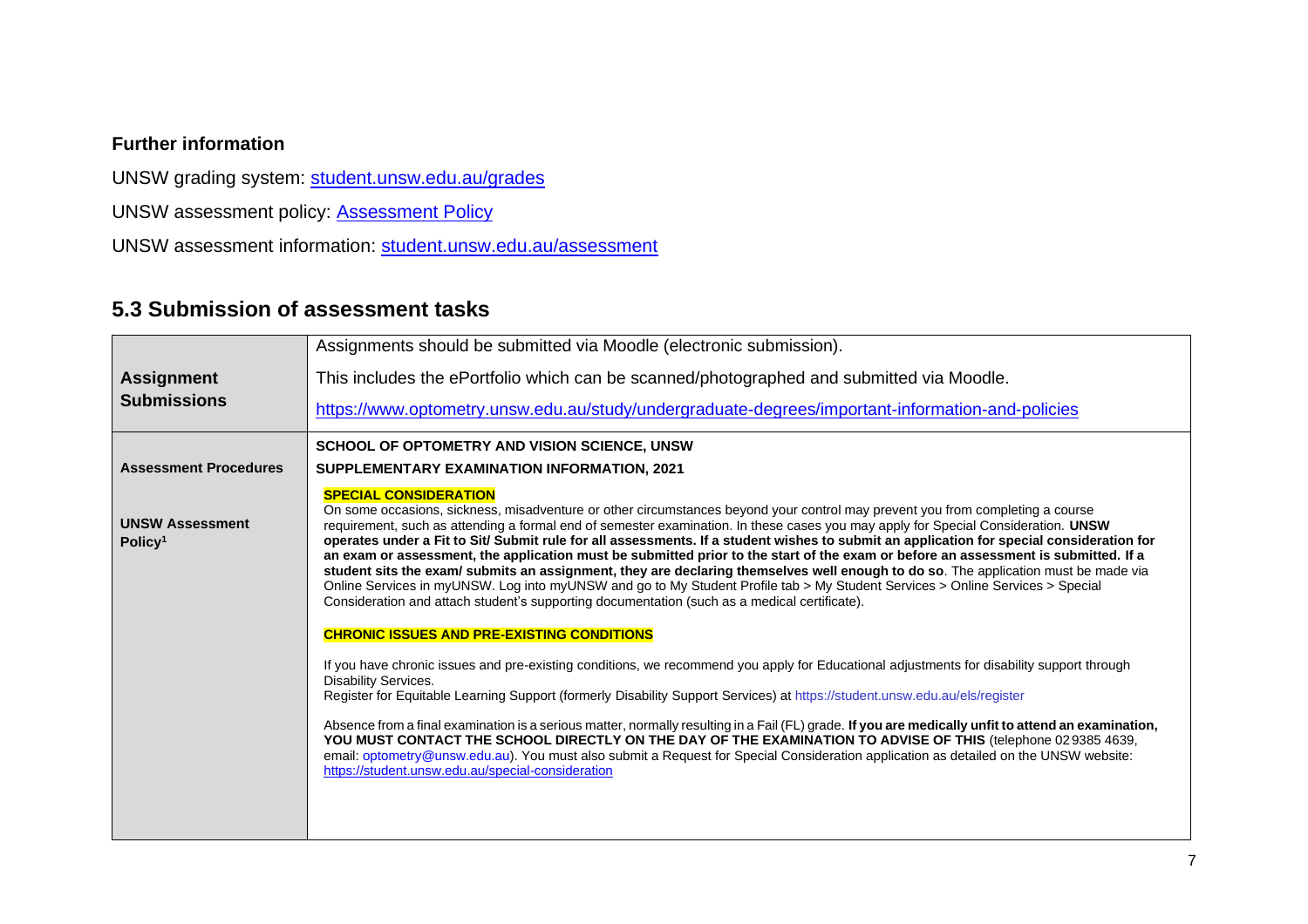

## **6. Academic integrity, referencing and plagiarism**

**Referencing** is a way of acknowledging the sources of information that you use to research your assignments. You need to provide a reference whenever you draw on someone else's words, ideas or research. Not referencing other people's work can constitute plagiarism.

Further information about referencing styles can be located at [student.unsw.edu.au/referencing](https://student.unsw.edu.au/referencing)

**Academic integrity** is fundamental to success at university. Academic integrity can be defined as a commitment to six fundamental values in academic pursuits**:** honesty, trust, fairness, respect, responsibility and courage.<sup>2</sup> At UNSW, this means that your work must be your own, and others' ideas should be appropriately acknowledged. If you don't follow these rules, plagiarism may be detected in your work.

Further information about academic integrity and **plagiarism** can be located at:

- The *Current Students* site [student.unsw.edu.au/plagiarism](https://student.unsw.edu.au/plagiarism)*,* and
- The *ELISE* training site [subjectguides.library.unsw.edu.au/elise](http://subjectguides.library.unsw.edu.au/elise)

The *Conduct and Integrity Unit* provides further resources to assist you to understand your conduct obligations as a student: [student.unsw.edu.au/conduct.](https://student.unsw.edu.au/conduct)

2 International Center for Academic Integrity, 'The Fundamental Values of Academic Integrity', T. Fishman (ed), Clemson University, 2013.

## **7. Readings and resources**

Refer to the Leganto List on Moodle, and readings or resources referred to in lectures

## **8. Administrative matters**

School of Optometry and Vision Science UNSW, Sydney SYDNEY UNSW NSW 2052, AUSTRALIA *https://www.optometry.unsw.edu.au/*

| Work Health and Safety <sup>3</sup> | A copy of the Induction booklet distributed at this training is available from the School of<br>Optometry and Vision Science office (RMB3.003) and the School website at:<br>https://www.optometry.unsw.edu.au/about/information-and-policies/work-health-<br>and-safety |
|-------------------------------------|--------------------------------------------------------------------------------------------------------------------------------------------------------------------------------------------------------------------------------------------------------------------------|
| <b>Equity and Diversity</b>         | Those students who have a disability or are dealing with personal circumstances<br>that affect their study that requires some adjustment in their teaching or learning<br>environment are encouraged to discuss their study needs with the course                        |